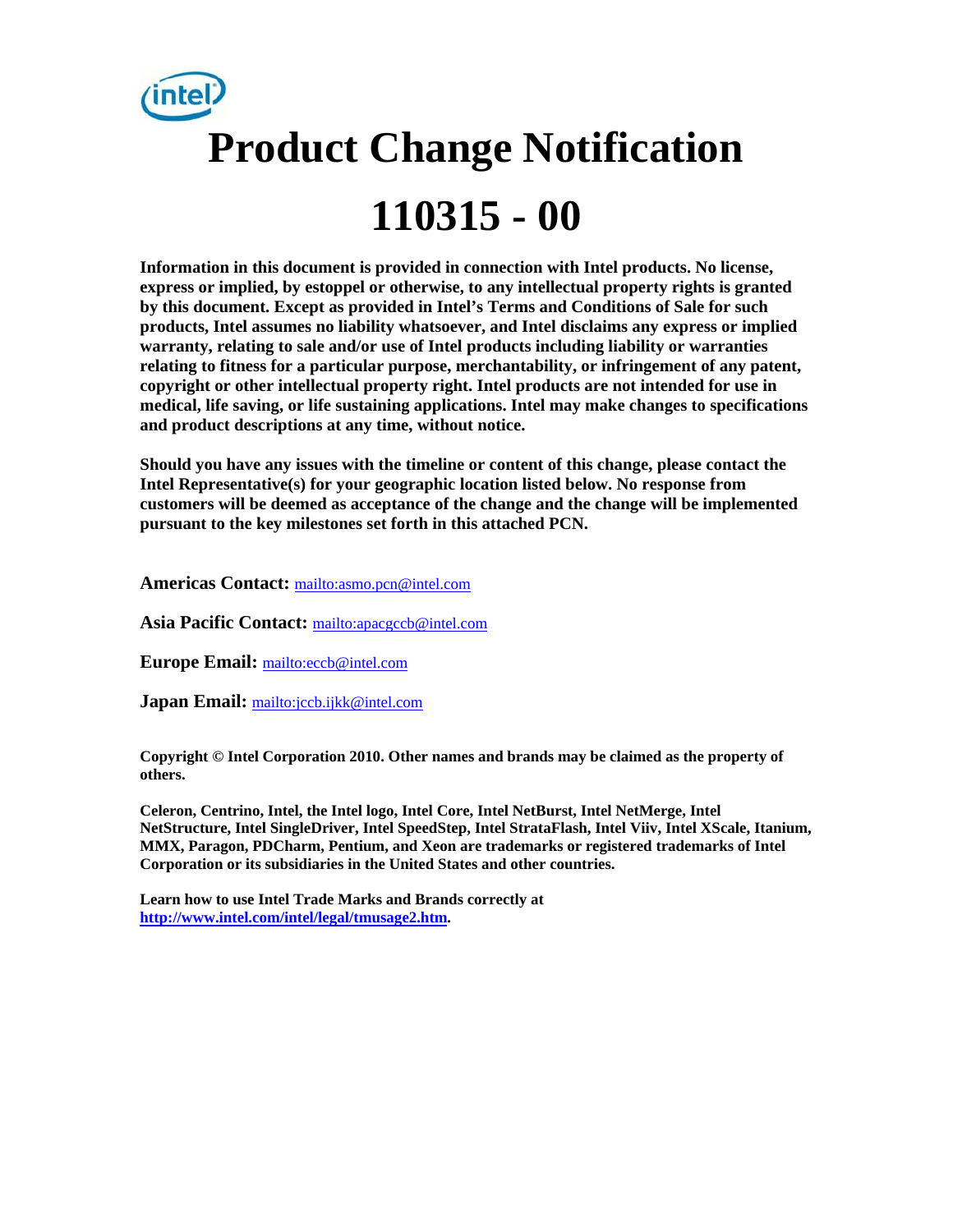# *(intel)* **Product Change Notification**

| <b>Change Notification #:</b> | $110315 - 00$                                  |
|-------------------------------|------------------------------------------------|
| <b>Change Title:</b>          | Boxed Intel <sup>®</sup> Desktop Board D510MO, |
|                               | Nettop, Boxed Intel <sup>®</sup> Desktop Board |
|                               | D510MO, Nettop, 10 Pack, Intel® Desktop        |
|                               | Board D510MO, Nettop, Intel® Desktop           |
|                               | Board D510MOV, Nettop, LVDS, PCN               |
|                               | 110315-00, Product Design, BIOS update         |
| <b>Date of Publication:</b>   | <b>November 10, 2010</b>                       |

### **Key Characteristics of the Change:**

Product Design

### **Forecasted Key Milestones:**

|--|

The date of "First Availability of Post-Conversion Material" is the projected date that a customer may expect to receive the Post-Conversion Materials. This date is determined by the projected depletion of inventory at the time of the PCN publication. The depletion of inventory may be impacted by changes to supply and demand, therefore, although customers should be prepared to receive the Post-Converted Materials on this date, Intel will continue to ship and customers may continue to receive the pre-converted materials until the inventory has been depleted.

## **Description of Change to the Customer:**

Intel has implemented the following change:

The BIOS has been updated from MOPNV10**J**.86A.**0175** to MOPNV10**N**.86A.**0400**. To access the release notes or get a copy of the BIOS for evaluation, go to http://downloadcenter.intel.com.

#### **Customer Impact of Change and Recommended Action:**

It is recommended that customers evaluate this new BIOS to ensure a smooth transition. **Upgrading from MOPNV10J.86A.0175 to MOPNV10N.86A.0400 is not reversible.** This change has been thoroughly evaluated to ensure that there are no quality or reliability implications to our customers. Intel validation of a new board revision does not include testing with older versions of BIOS. This change is not expected to cause a change to the Microsoft Windows\* operating system's software driver stack.

| <b>Product Code</b> | MMH    | <b>Pre Change AA</b> | Post Change AA |  |
|---------------------|--------|----------------------|----------------|--|
| BOXD510MO           | 903640 | E76523-403           | E76523-404     |  |
| BLKD510MO           | 903641 | E76523-403           | E76523-404     |  |
| LAD510MO            | 903642 | E76525-403           | E76525-404     |  |
| LAD510MOV           | 903643 | E67982-403           | E67982-404     |  |

#### **Products Affected / Intel Ordering Codes:**